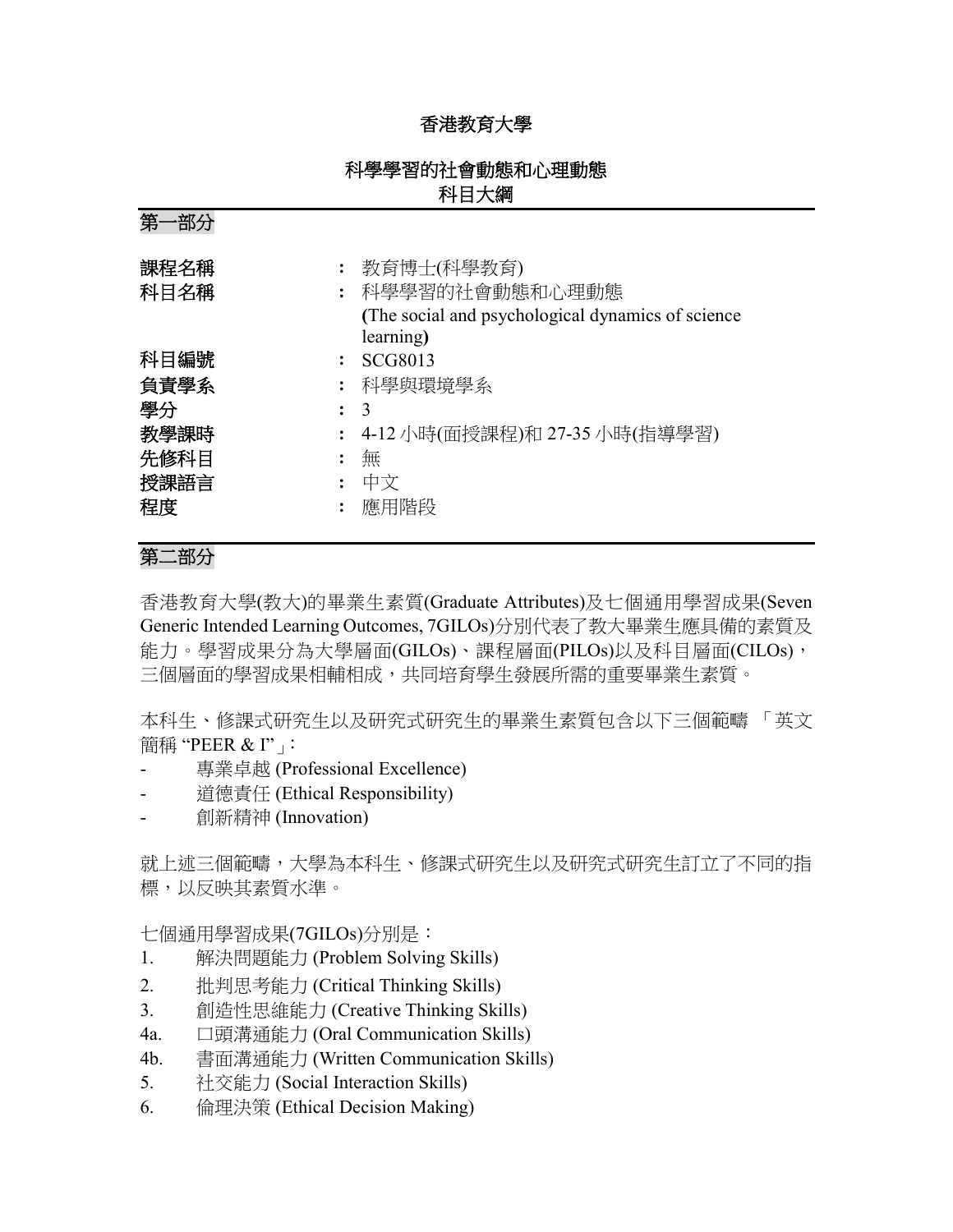#### 7. 全球視野 (Global Perspectives)

### **1.** 科目概要

本課程以批判的態度,對科學教育的觀點演變進行審視,衡量標準包括:解釋 和教學模式的建立要合乎科學;社交過程的方式要採用科學探究方法;科學教 學要專注於處理學習者的想法和資訊搜查,以及學習者之間的互動。對社會互 動、論述和論證在科學學習中的重要性、價值和影響進行分析。藉著文獻研 究,瞭解在正式和非正式環境中有效推動科學學習的例證,及其背後的主要理 念。重要的預期學習成果為在於能夠在課堂內外設立合適的科學學習條件,包 括提供良好的學習環境和引導性的練習和活動,從而建構學生的科學思維,促 進學生主動和互動地學習科學。

### **2.** 預期學習成果

成功完成本課程後,學生應能夠:

成果一:解釋和比較不同的科學教育觀點及其主要特徵; 成果二:批判性地分析社會動態和心理動態對科學學習的影響; 成果三:批判性地評論不同學習環境對科學學習存在的優勢和局限性。

### **3.** 內容、預期學習成果及教與學活動

| 教授内容              | 預期學習       | 教與學活動                                     |
|-------------------|------------|-------------------------------------------|
|                   | 成果 (CILOs) |                                           |
| 探究科學教育觀點的演變       | 成果一        | 研讀關鍵文獻<br>$\blacksquare$                  |
| - 科學教學著重處理學習者的想法、 | 成果二        | 討論在專業實踐上的應用<br>$\overline{\phantom{a}}$   |
| 資訊和證據搜查、以及用多元表徵   |            |                                           |
| 學習科學              |            |                                           |
| 社會動態與科學學習環境的研究    | 成果二        | 對關鍵文獻的批判性審評作出                             |
| - 學習者之間的互動        | 成果三        | 匯報                                        |
| - 科學課堂上的論述和論證     |            | 討論在專業實踐上的應用<br>$\overline{\phantom{a}}$   |
| - 在非正式環境中學習科學     |            |                                           |
| 心理動熊與科學學習環境的研究    | 成果二        | 對關鍵文獻的批判性審評作出<br>$\overline{\phantom{a}}$ |
| - 建構科學性思維         | 成果三        | 匯報                                        |
| - 以引導性的練習和活動促進科學思 |            | 討論在專業實踐上的應用<br>$\overline{\phantom{a}}$   |
| 維                 |            |                                           |
| - 元認知和自我調適學習      |            |                                           |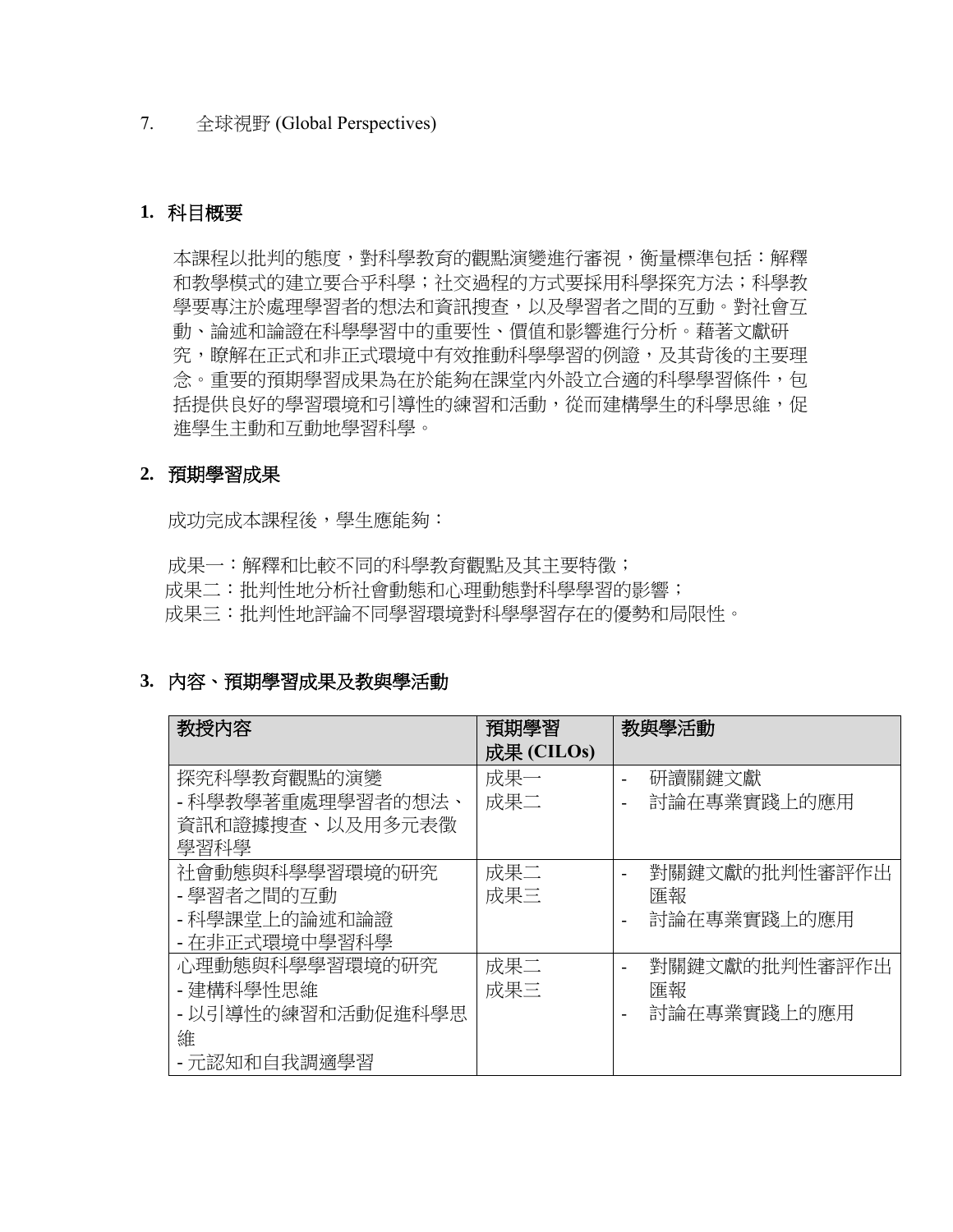#### **4.** 評核

| 評核課業                                                                            | 所佔比重 | 預期學習<br>成果 (CILOs) |
|---------------------------------------------------------------------------------|------|--------------------|
| 研讀相關主題文獻後提交的反思報告<br>$(-)$                                                       | 20%  | 成果一<br>成果二<br>成果三  |
| (二) 撰寫一篇對相關主題文獻作出批判性審<br>評的論文,論文應著重探討如何將文獻中的科<br>學教育理論和方法,應用在專業實踐上。(約<br>4000字) | 80%  | 成果一<br>成果二<br>成果三  |

#### **5.** 指定教科書

無

#### **6.** 推薦書目

#### **Content Area 1**

- Donovan, M. S., & Bransford, J. D. (2005). *How Students Learn: Science in the Classroom.* Committee on How People Learn: A Targeted Report for Teachers, National Research Council. Retrieved from http://www.nap.edu/catalog/11102.html
- Duit, R. & Treagust, D. F. (2010). Conceptual change: A powerful framework for improving science teaching and learning. International Journal of Science Education, 25(6), 671-688.
- Vosniadou, S., & Ioannides, C. (1998). From conceptual development to science education: a psychological point of view, *International Journal of Science Education, 20*(10), 1213-1230.
- Oh, P. K. & Oh, S. J. (2010). What Teachers of Science Need to Know about Models: An overview. *International Journal of Science Education*, 33:8, 1109- 1130.
- Waldrip, B., Prain, V., & Carolan, J. (2010). Using Multi-Modal Representations to Improve Learning in Junior Secondary Science. *Research in Science Education, 40*(5), 65-80.
- Waldrip, B., Prain, V., & Carolan, J. (2010). Using Multi-Modal Representations to Improve Learning in Junior Secondary Science. *Research in Science Education, 40*(5), 65-80.
- Hoban, G. F. (2007). Using slowmation to engage preservice elementary teachers in understanding science content knowledge. *Contemporary Issues in Technology and Teacher Education, 7(2), 75-*91.
- Adadan, E., Irving, K. E. & Trundle, K. C. (2009). Impacts of Multi-representational Instruction on High School Students' Conceptual Understandings of the Particulate Nature of Matter, *International Journal of Science Education*, 31:13, 1743-1775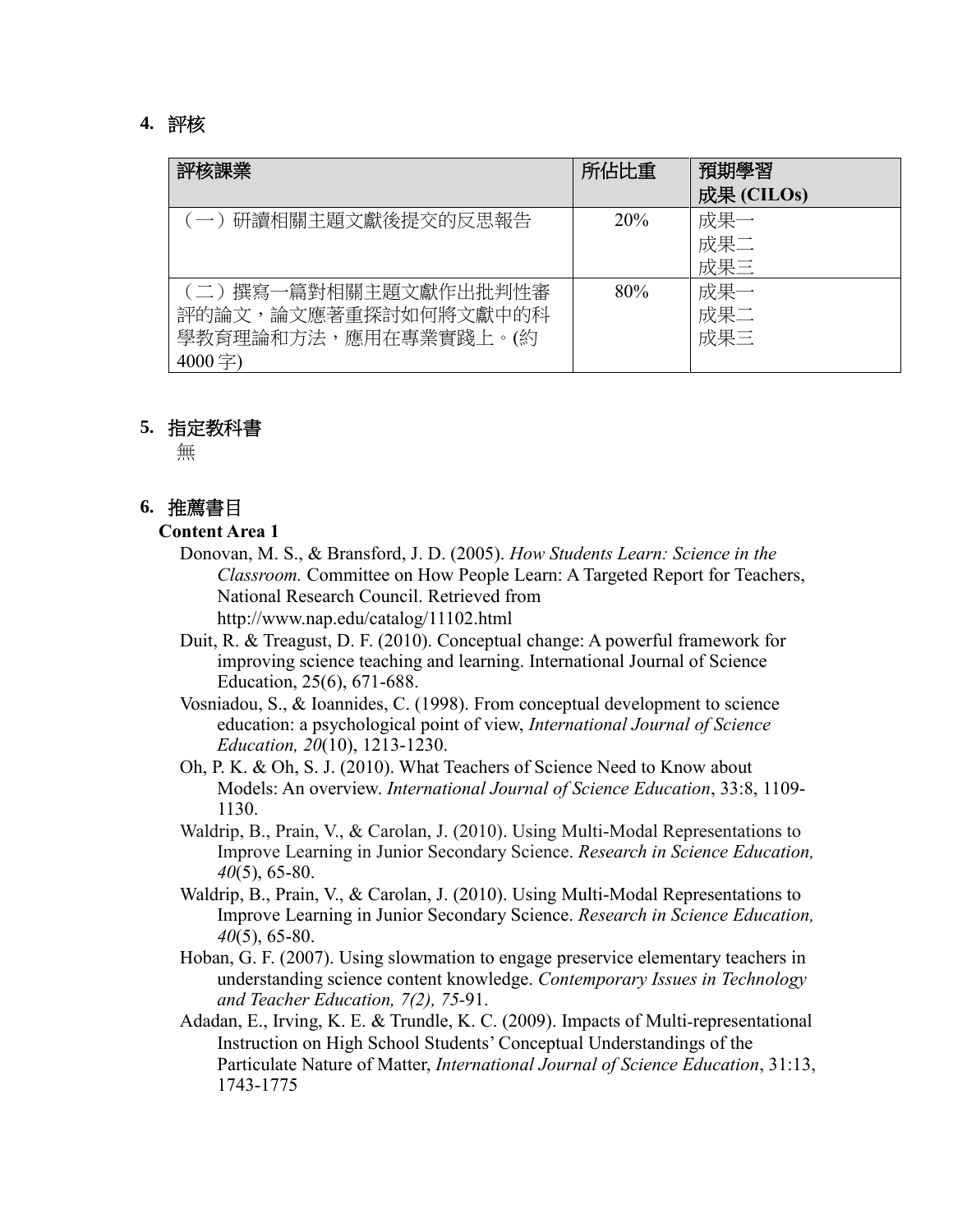Hubber, P. & Tytler, R. & Haslam, F. (2010). Teaching and Learning about Force with a Representational Focus: Pedagogy and Teacher Change. *Research in Science Education*, 40, 5-28.

#### **Content Area 2**

Erduran, S., Simon, S., & Osborne, J. (2004). TAPping into Argumentation: Developments in the Application of Toulmin's Argument Pattern for Studying Science Discourse. *Science Education, 88*(6), 915-933.

- Fenichel, M., & Schweingruber, H. A. (2010). *Surrounded by science: Learning Science in Informal environments*. USA: National Academy of Sciences.
- Kim, M., Yoon, H., Ji, Y. R., & Song, J. (2011). The Dynamics of learning science in everyday contexts: A case study of everyday science class in Korea. *International Journal of Science and Mathematics Education, 10*, 71–97.
- Osborne, J., Erduran, S., & Simon, S. (2004). Enhancing the Quality of Argumentation in School Science. *Journal of Research in science teaching, 41*(10), 994-1020.
- Scott, P., & Ametller, J. (2007). Teaching science in a meaningful way: striking a balance between 'opening up' and 'closing down' classroom talk. *School Science Review, 88*(324), 77-83.

#### **Content Area 3**

- Klahr, D., & Li, J. (2005). Cognitive Research and Elementary Science Instruction: From the Laboratory, to the Classroom, and Back. *Journal of Science Education and Technology, 14(2),* 217-238**.**
- Kuhn, D., & Pearsall, S. (2000). Developmental Origins of Scientific Thinking, *Journal of Cognition and Development, 1*, 113-129.
- Schraw, G., Crippen, K. J., & Hartley, K. (2006). Promoting Self-Regulation in Science Education: Metacognition as Part of a Broader Perspective on Learning. *Research in Science Education, 36*, 111–139.

### **7.** 相關網絡資源

- Asia-Pacific Forum on Science Teaching and Learning *<http://www.ied.edu.hk/apfslt/>*
- East Asian Science Education Association<http://theease.org/>
- National Association for Research in Science Teaching<http://www.narst.org/>
- National Science Teacher Association<http://www.nsta.org/>
- Association for Science Education<http://www.ase.org.uk/home/>

### **8.** 相關期刊

- *International Journal of Science Education*
- *Journal of Research in Science Teaching*
- *Journal of Science Teacher Education*
- *Research in Science Education*